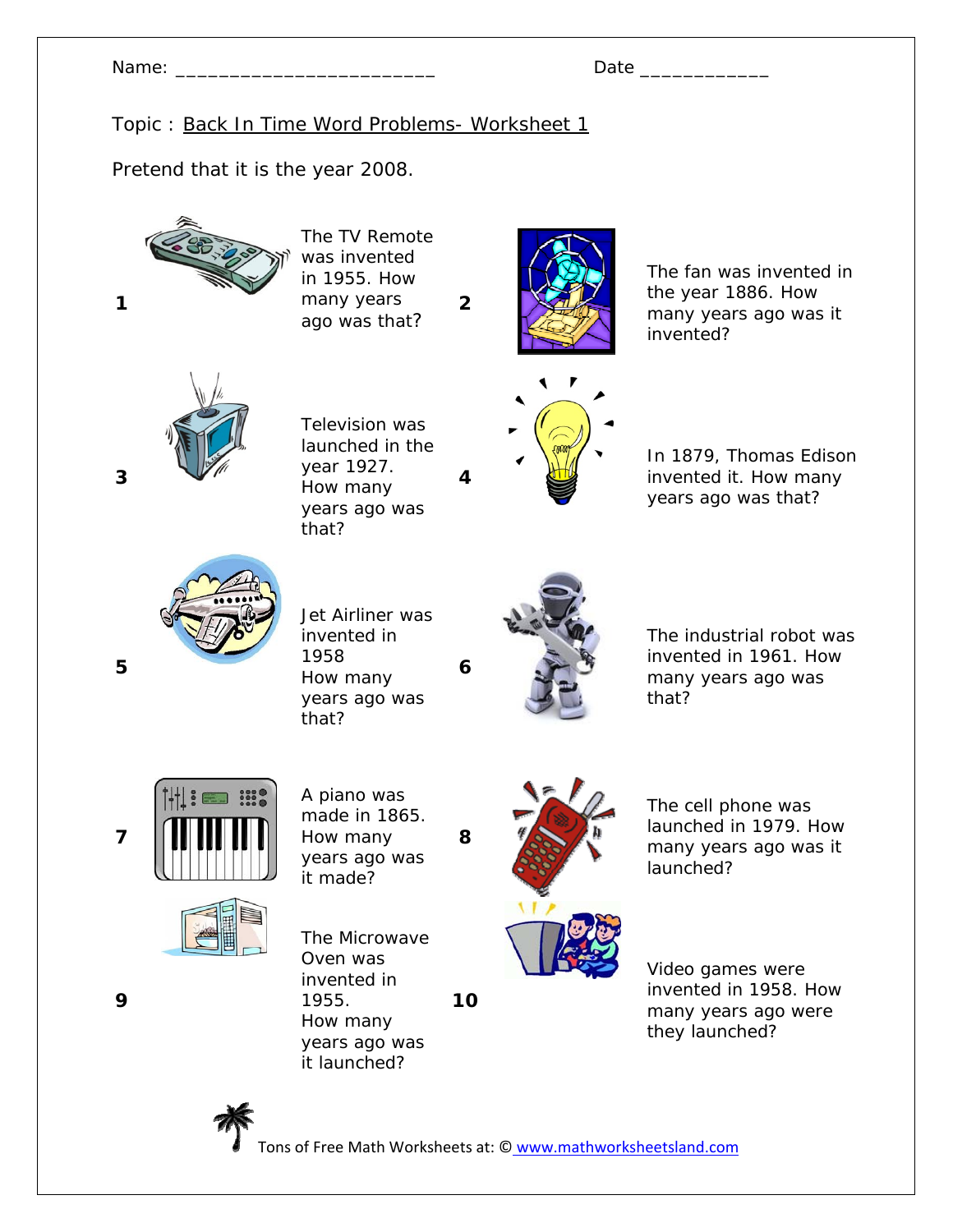Name: \_\_\_\_\_\_\_\_\_\_\_\_\_\_\_\_\_\_\_\_\_\_\_\_ Date \_\_\_\_\_\_\_\_\_\_\_\_

| ,<br>. . |  |
|----------|--|
|          |  |

Topic : Back In Time Word Problems- Worksheet 1 **ANSWERS** How many years ago did each event occur before 2008?

| 1.                      | 53 years  |
|-------------------------|-----------|
| 2.                      | 122 years |
| 3.                      | 81 years  |
| 4.                      | 129 years |
| 5.                      | 50 years  |
| 6.                      | 47 years  |
| $\overline{\mathbf{z}}$ | 143 years |
| 8                       | 29 years  |
| 9                       | 53 years  |
| 10.                     | 50 years  |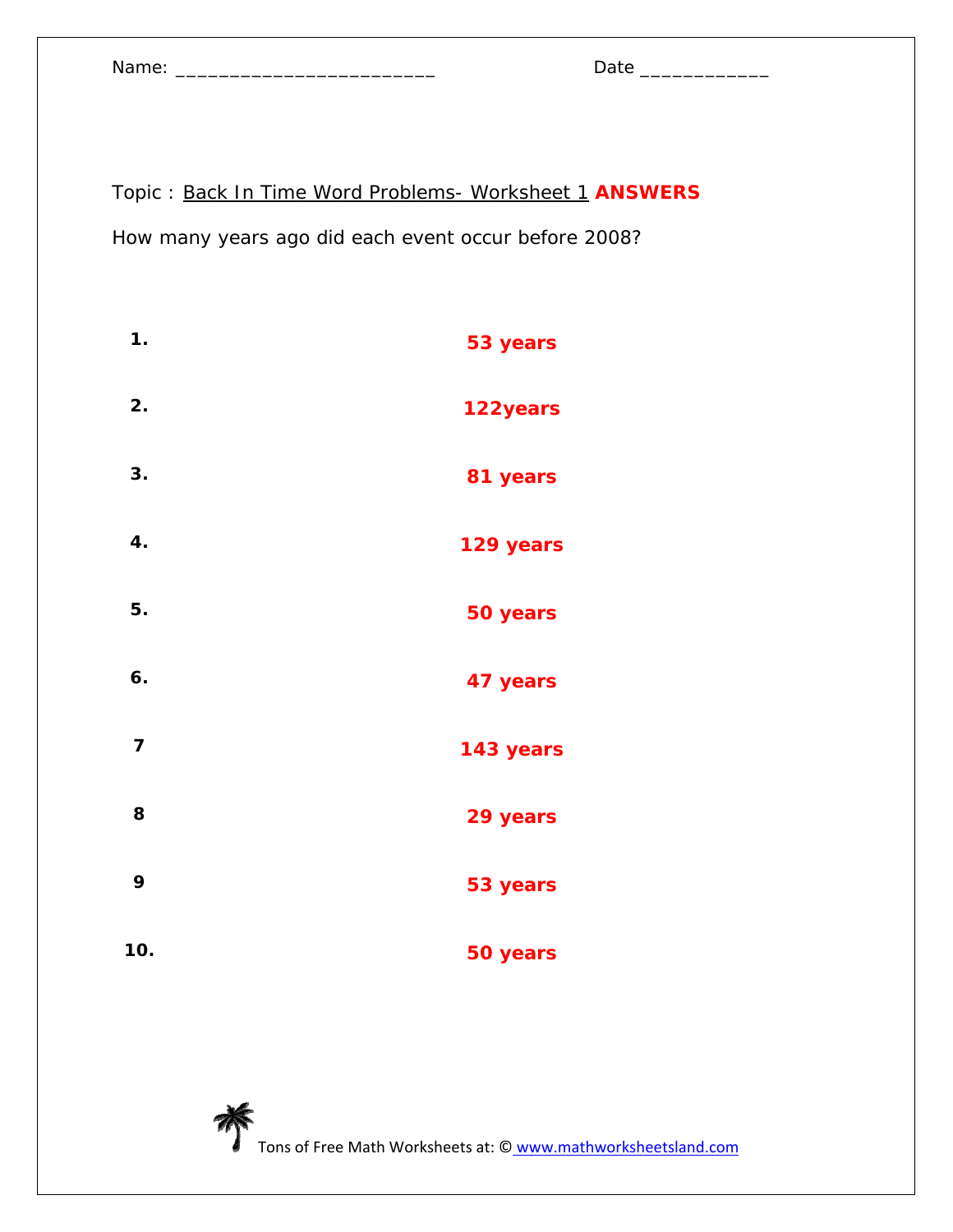How many years ago did each event occur before 2005?

**1**  The umbrella was invented in 1852. How many years ago was that? **2** Specs were invented in the year 1938. How many years ago were they invented? **3**  Cameras were launched in the year 1927. How many years ago was that? **4**  In 1597, compasses were invented. How many years ago was that? **5**  Wristwatches were invented in 1923. How many years ago was that? **6**  Sewing machines were invented in 1846. How many years ago was that? **7**  Jeans were released in 1853. How many years ago was that? **8**  The bicycle was launched in 1839. How many years ago was it launched? **9**  Tires were invented in 1911. How many years ago was that? **10** Air conditioners were invented in 1902.How many years ago were they invented?

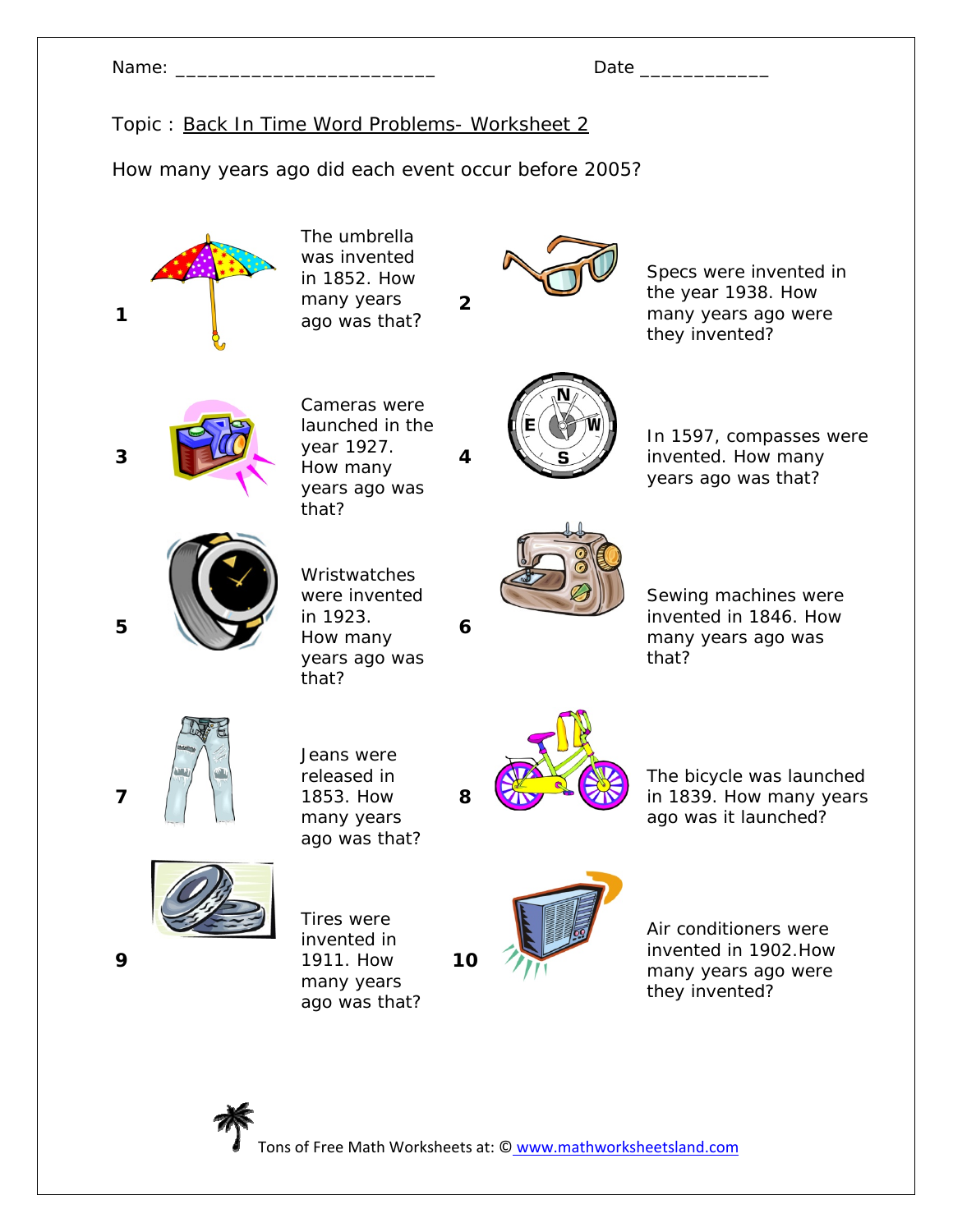|  | Name: |  |
|--|-------|--|
|  |       |  |

Topic: Back In Time Word Problems- Worksheet 2 **ANSWERS**

How many years ago did each event occur before 2005?

| 1.             | 153 years |
|----------------|-----------|
| 2.             | 67 years  |
| 3.             | 78 years  |
| 4.             | 408 years |
| 5.             | 82 years  |
| 6.             | 159 years |
| $\overline{7}$ | 152 years |
| 8              | 166 years |
| 9              | 94 years  |
| 10.            | 103 years |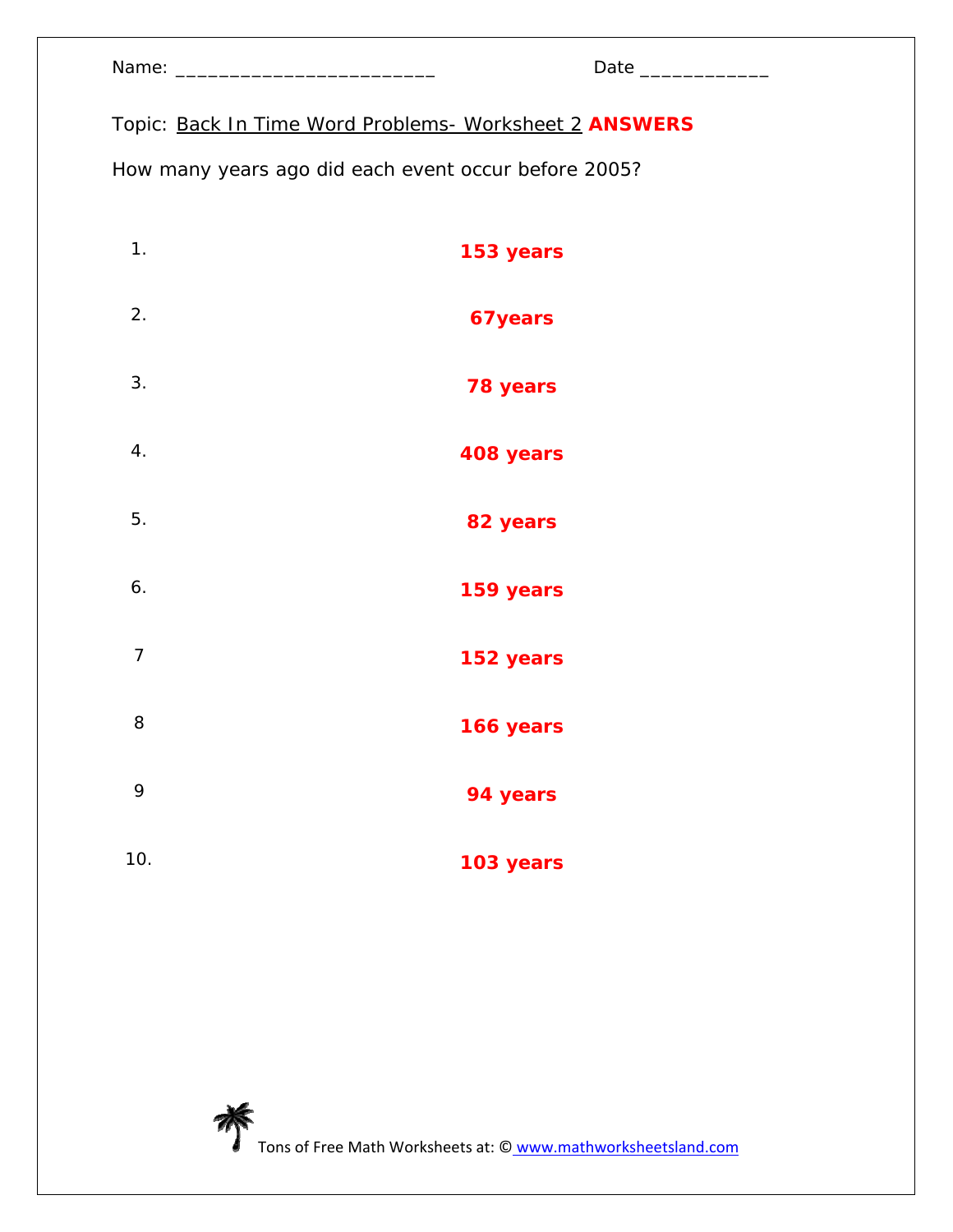How many years ago did each event occur before 2000?

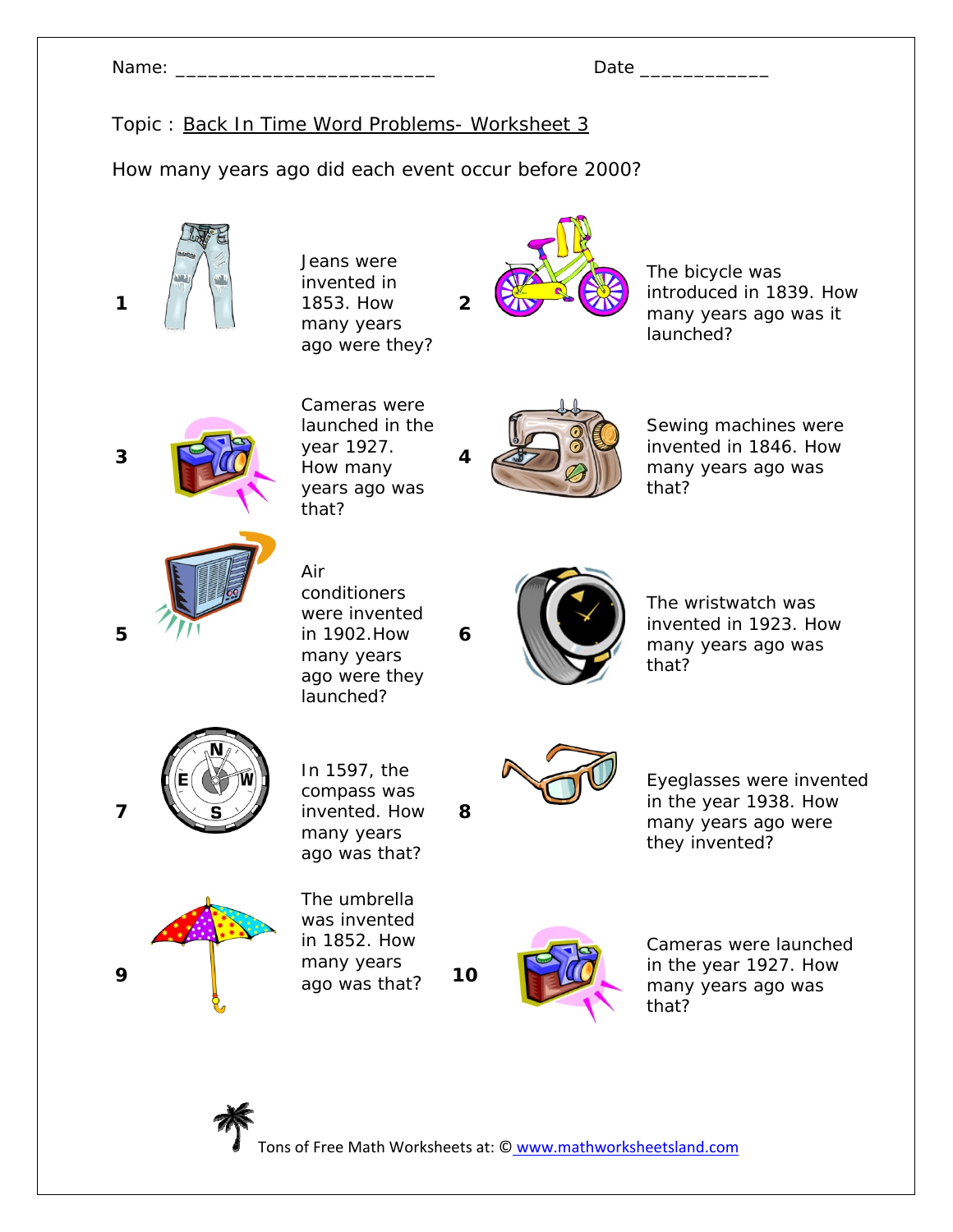| Name: |  |
|-------|--|
|-------|--|

Topic : Back In Time Word Problems- Worksheet 3 **ANSWERS**

How many years ago did each event occur before 2000?

| 1.             | 147 years                                                     |
|----------------|---------------------------------------------------------------|
| 2.             | 161 years                                                     |
| 3.             | 73 years                                                      |
| 4.             | 154 years                                                     |
| 5.             | 98 years                                                      |
| 6.             | 77 years                                                      |
| $\overline{7}$ | 403 years                                                     |
| 8              | 62 years                                                      |
| 9              | 148 years                                                     |
| 10.            | 73 years                                                      |
|                | Tons of Free Math Worksheets at: © www.mathworksheetsland.com |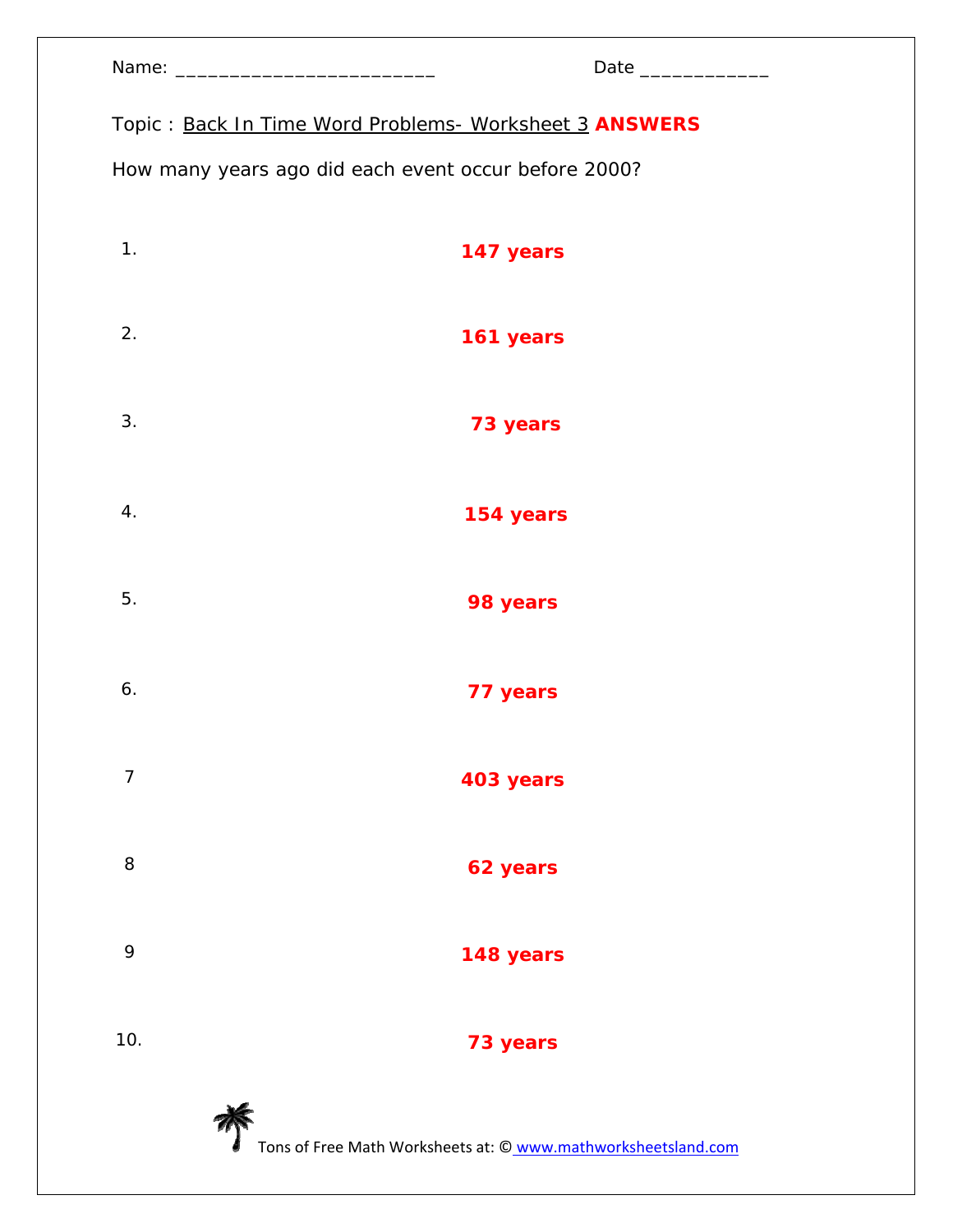Name: \_\_\_\_\_\_\_\_\_\_\_\_\_\_\_\_\_\_\_\_\_\_\_\_ Date \_\_\_\_\_\_\_\_\_\_\_\_

How many years ago did each event occur before 2010?



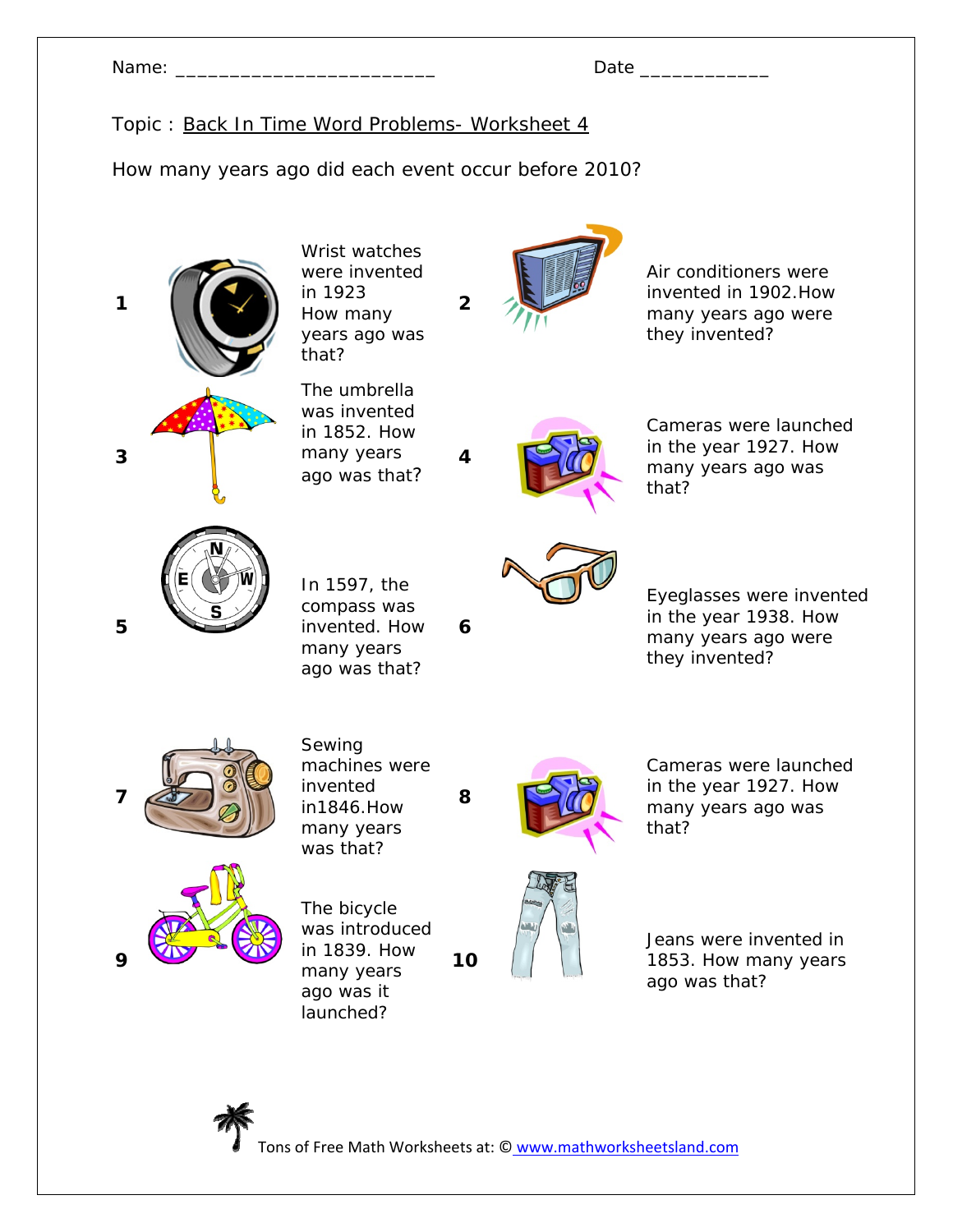| Name: |  |
|-------|--|
|-------|--|

Topic : Back In Time Word Problems- Worksheet 4 **ANSWERS**

How many years ago did each event occur before 2010?

| 1.             | 87 years                                                      |
|----------------|---------------------------------------------------------------|
| 2.             | 108 years                                                     |
| 3.             | 158 years                                                     |
| 4.             | 83 years                                                      |
| 5.             | 413 years                                                     |
| 6.             | 72 years                                                      |
| $\overline{7}$ | 164 years                                                     |
| 8              | 83 years                                                      |
| 9              | 171 years                                                     |
| 10.            | 157 years                                                     |
|                | Tons of Free Math Worksheets at: © www.mathworksheetsland.com |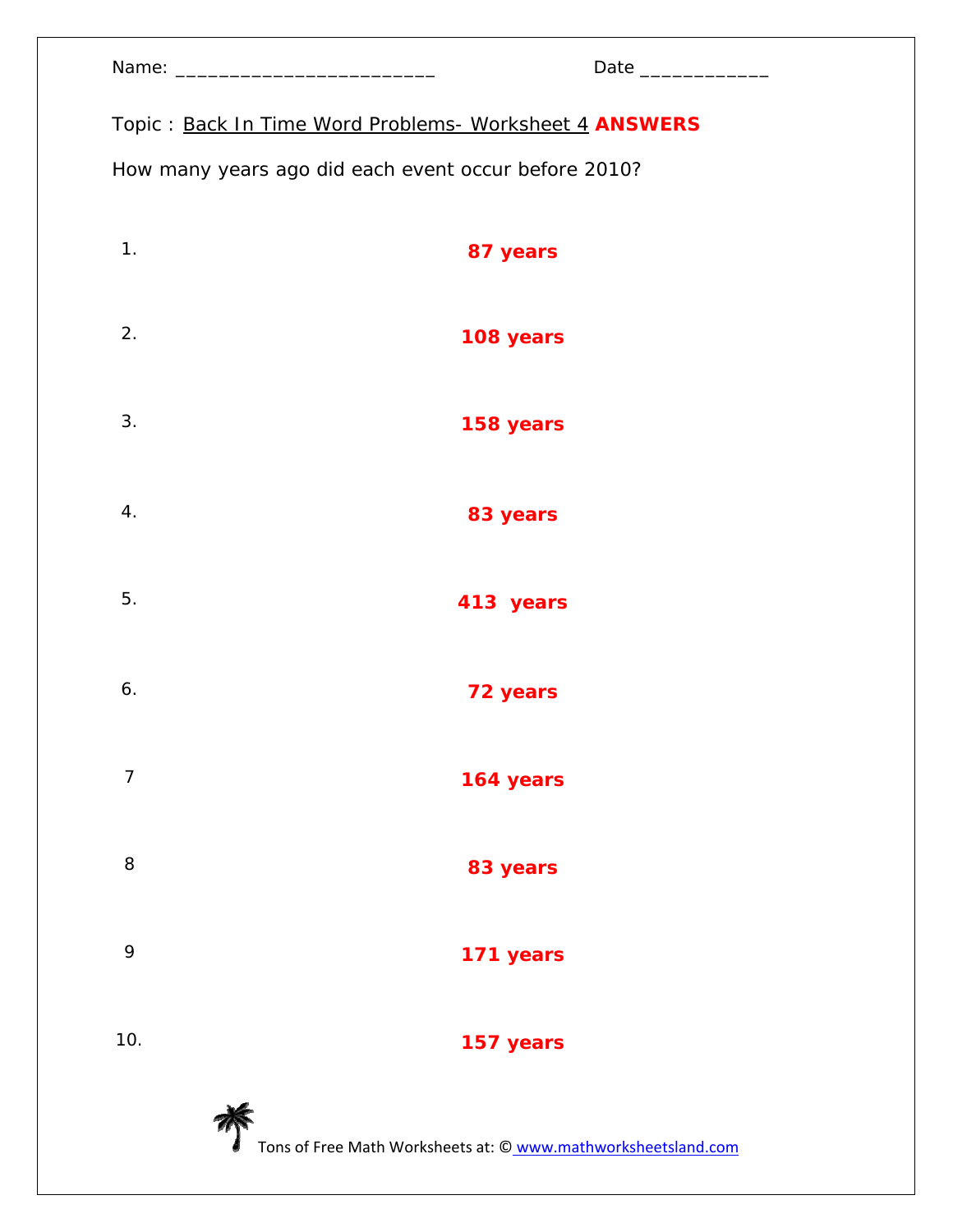How many years ago did each event occur before 2011?